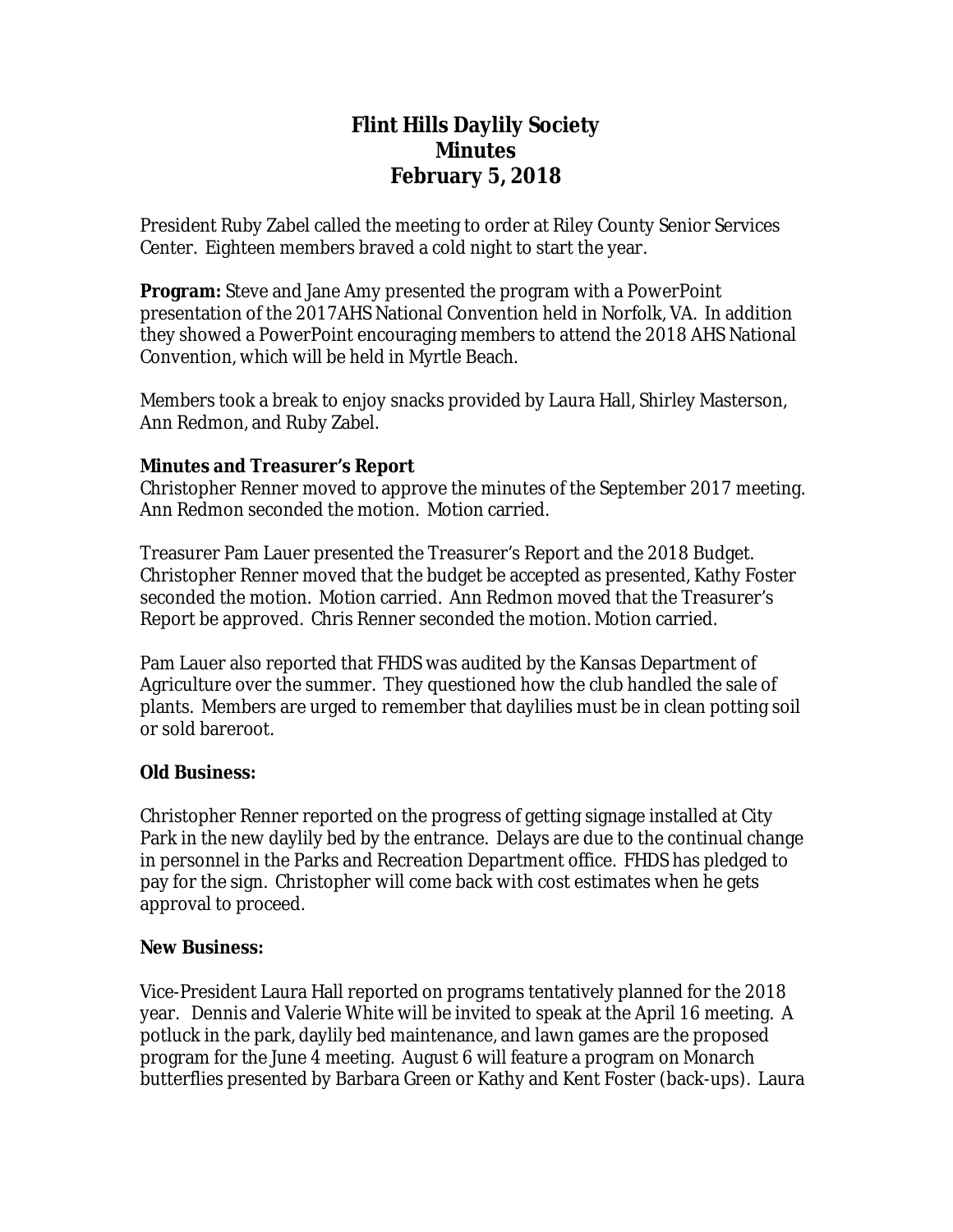recommended that discussion and a decision about having a potluck dinner in the park for the June meeting be made at the April 16 meeting.

Bobbie Kromm, chairperson for the Fall Banquet, suggested we change the date for the Fall Banquet from September to October. Kathy Foster moved that October 8 be set as the date for the 2018 Fall Banquet. Kent Foster seconded the motion. Motion carried.

Ruby explained that maintenance of the daylily beds at Riley County Senior Services Center is FHDS's responsibility in return for free meeting space. Discussion about the date followed. Laura Hall suggested that the date be set in April when the weather can be forecast. Ruby will send out a notification and sign-up in April.

Christopher Renner asked for volunteers to assist at the UFM class "Daylilies 101". The date set for the class is April 21 and is free to all who attend.

Lou Irwin will serve as chairperson for the FHDS Member Gardens Tour. Discussion was held about whether or not to invite the public, friends, or other garden clubs. Susan Schoneweis moved that FHDS invite other garden clubs to attend. Christopher Renner seconded the motion. Motion carried. June 23 is the date tentatively set for the tour.

Ruby Zabel proposed the club try a new idea, "Meet Me at the Market", in lieu of the Mall Bloom Display. This will involve 4-6 sessions at the Farmers' Market during bloom season. One or two members will set up a small display of blossoms from their gardens, include bareroot daylily plants to sell for the club if they wish, and distribute information about the fall sale. Discussion followed. Kathy Foster moved that we try "Meet Me at the Market" this year and see how it goes. Shirley Masterson seconded the motion. Ruby will provide a sign up sheet at the June 4 meeting.

Chris Tyler promoted the AHS Region 11 Summer Meeting, "Daylilies a Capitol Idea," which is to be held June 29-July 1. She passed out schedules and registration forms for those who needed them. In addition Chris gave a run down of extra activities that guests can sign up for. T-shirts will be sold to benefit the MoKanOk. Ruby suggested that members check out the promotional video for Daylilies a Capitol Idea on the FHDS website.

Dates for wash and tag and the Farmers' Market sale in August will be set at a later meeting.

September 1 is the AHS Popularity Poll voting deadline.

Jeanette Schuler will be the chairperson of a committee to prepare a benefit basket to be auctioned Saturday evening at the Region 11 Summer Meeting. Proceeds will go to MoKanOk.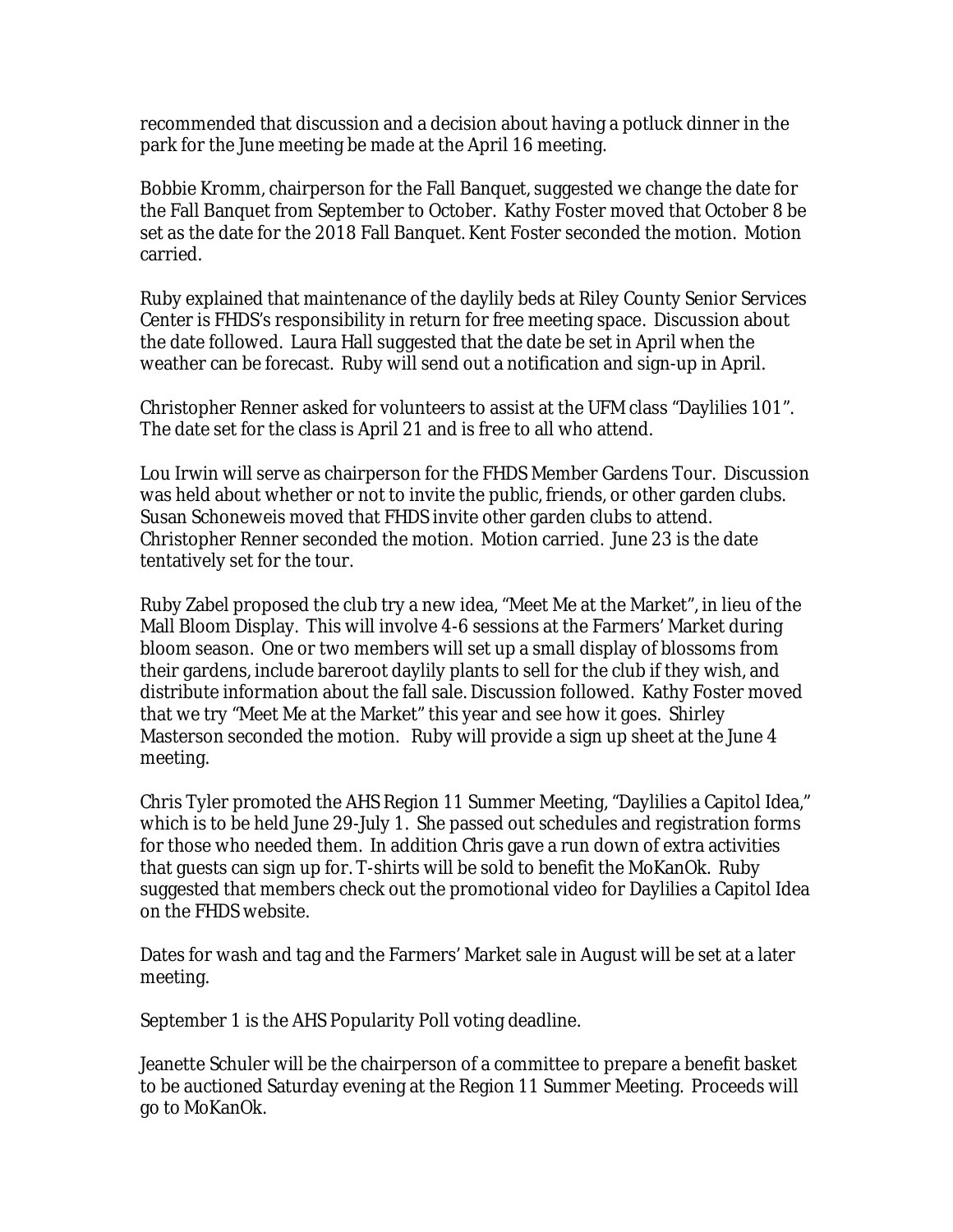Christopher Renner gave his initial report on the 2020 Regional to be hosted by FHDS. His plan is to go to a "lighter version" with one day of garden tours. Chris asked for volunteers to be on his committee or to have their gardens on tour. Steve Amy will send Chris a list of tasks to be completed by the committee.

Laura Hall reported on FHDS involvement in K-State Gardens. She named Stout Medal winners that are missing from the daylily beds and got volunteers who will donate those. She then explained a new event, "Daylily Daze," which will be held at the K-State Gardens. The date will be a Sunday during bloom season. A sign will be place in the daylily display garden announcing the date for Daylily Daze and the Farmers' Market daylily sale. The date for Daylily Daze will be set at the April meeting.

Ruby explained a proposal to change Article IV, Officers, of the FHDS constitution to read, "Officers shall fulfill current calendar year responsibilities, assisting newly elected officers as they assume duties for the next calendar year." This will replace "Officers shall take office immediately following elections." Discussion followed. Christopher Renner moved to close discussion. Susan Schoneweis seconded the motion. Motion carried. Ruby moved to notify the membership of the proposed change 30 days prior to the April meeting. Ann Redmond seconded the motion. Motion carried. Ruby will send out the notification, and the proposed change will be voted on at the April meeting.

Ruby announced that Norma Benton passed away January 28. Pam will send a memorial in Norma's name to AHS and to the funeral home. She will request that the memorial given locally go to K-State Gardens.

Ann Redmon spoke on the benefits of joining AHS.

Ruby explained that Steve Thien has asked to sell, to FHDS members, daylilies that he is removing from his garden. Ruby will distribute to FHDS members by email a catalog of daylilies that he has for sale. Members will contact Steve directly to make purchase arrangements. Digging will probably be in April. In addition, Steve will provide H. Marion Q to FHDS to be auctioned at a meeting with proceeds to go to the club. He will match the proceeds up to \$100.

Christopher Renner and Kathy Foster conducted the daylily drawing to close out the evening. Daylilies were provided by Dan and JoAnn White of Kinder Place Gardens.

Meeting adjourned.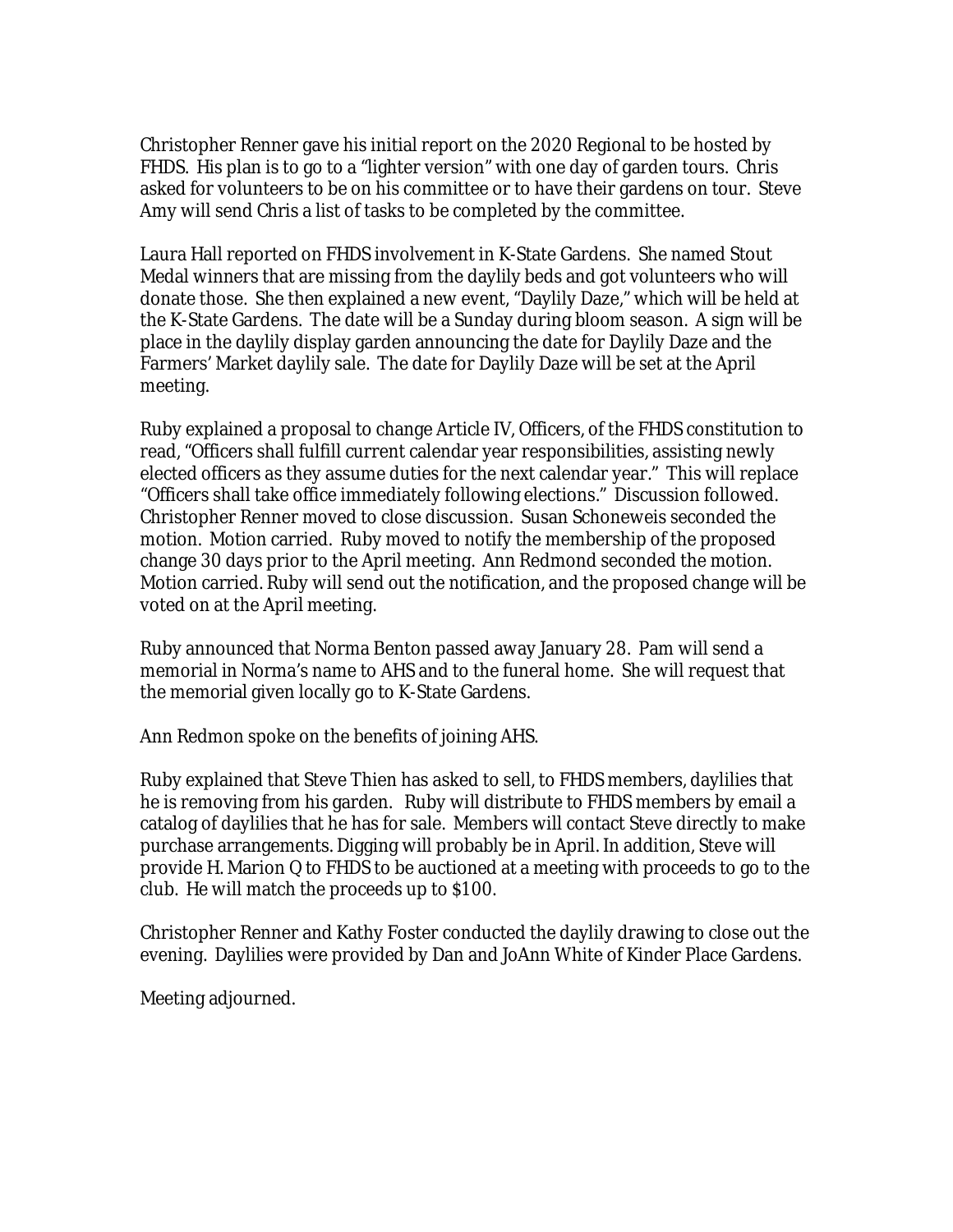### **Flint Hills Daylily Society April 16, 2018 Minutes**

Ruby Zabel, President, called the meeting to order at 7:02 pm at the Riley County Seniors Service Center, Manhattan, KS.

Laura Hall, Vice President, introduced speaker Dennis White from Wichita who presented a program on his daylily hybridizing program started in 2003. He showed photos of his three registered daylilies along with photos of his seedlings which may be future introductions. He said the best part of hybridizing is walking out to the seedling beds in the morning.

Following the program, refreshments provided by Jeanette Schuler, LaDonna Hoffman, Linda Marston and Barbara Pearson were served.

#### **BUSINESS MEETING**

Minutes from the February meeting were approved. Pam Lauer, Treasurer, provided the treasurer's report.

### **Old Business**

A vote was taken on a proposed language change to the Flint Hills Daylily Society Constitution, Article IV. Officers. Change from "Officers shall take office immediately following elections." to "Officers shall fulfill current calendar year responsibilities, assisting newly elected officers as they assume duties for the next calendar year." Christopher Renner moved, seconded by Jeanette Schuler, motion carried.

#### **Upcoming Meetings**

**June 4** Meeting at City Park Shelter, 6:30 pm, lawn games with refreshments served. If anyone has lawn games to bring, contact Laura Hall. While at the park, members can discuss possible maintenance of daylily beds as well as lining the walkway.

**Aug 6** Program: Monarch Butterflies, Kathy and Kent Foster

**Oct 8** Annual Fall Banquet and Photo Contest. The membership voted to have the meal catered by Friendship House with a cost of \$12.00 per person and the club will pay the balance.

### **2018 FHDS Events**

**April 24** at 10:00 am (rain date April 25) Daylily beds maintenance at Riley Co. Seniors Service Center. All members are encouraged to assist.

**April 21** UFM Class "Daylilies 101", 1:30 – 3:30 pm, Christopher Renner, instructor, volunteer assistants Kathy Foster, Ann Redmon, Pam Lauer. Ruby Zabel will provide daylily fans to hand out to attendees.

**June 6-9** AHS National Meeting, Myrtle Beach, SC, "Ocean Views and Daylilies Too". Steve and Jane Amy, Ann Redmon planning to attend

**June 23** FHDS Member Gardens Tour, Lou Irwin, chair. Tour will be exclusively available to FHDS members and their guests. Possible member gardens Foster, Masterson. Other volunteer gardens are needed. **June-July** "Meet Me at the Market", Ruby Zabel, Chairman. Ruby will provide a sign-up sheet at the June meeting, members will take blooms to display at the Farmers Market and hand out flyers on FHDS events. **June 29-July 1** AHS Region 11 Summer Meeting, Topeka, KS "Daylilies a Capitol Idea". Registration is still open for those wishing to attend.

**July 7** Daylily DAZE at K-State Gardens, 8:00 am to noon, Laura Hall, Chairman in conjunction with Scott McElwain of KSU. Instead of the bloom display at the mall, people will be invited to look at live plants. To publicize, Save the Date cards will be given out at Iris Days, Farmers market, radio/newspaper, Facebook. Fall Farmers Market Sale can be publicized at same time.

**September 22** Farmers Market Sale. Discussion was held on setting a standard date each year, but with KSU football games and campus move-in dates changing each fall, it was decided to choose a date to avoid those conflicts. Kent Foster moved, Steve Amy seconded the date of September 22 for this year's sale with Wash and Tag at Irene Johnson's on Wed/Thur September 19/20, motion carried. Discussion of Pre-Sale potluck, this will be held at noon on Thursday during the Wash and Tag. Members will also be able to pre-buy from the sale catalog that Ruby Zabel will publish.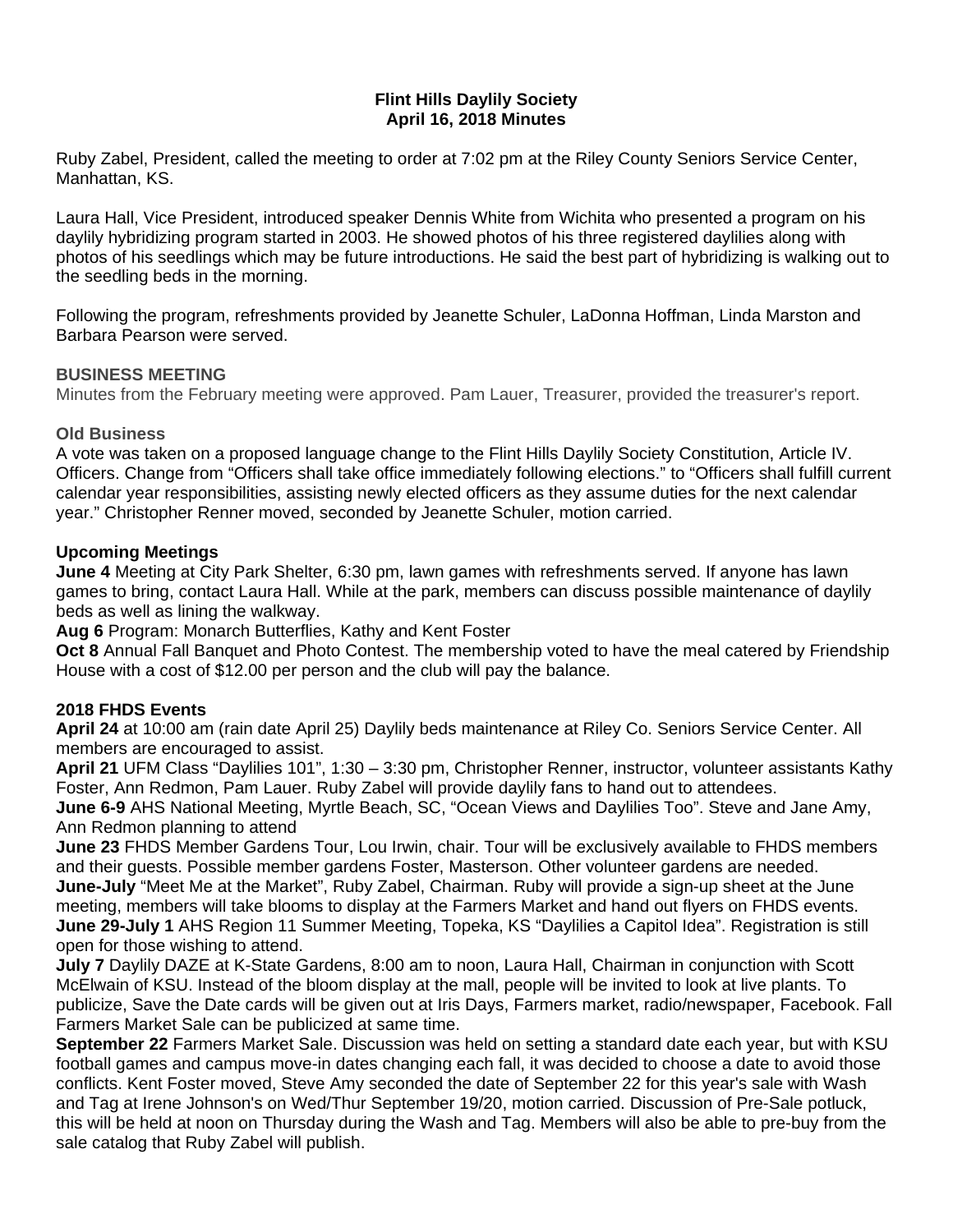**Benefit Basket for MoKanOk**: (Region 11 Summer Meeting in Topeka) Jeanette Schuler, Chairman. Jeanette provided a sign-up sheet for items to go into the basket that FHDS will donate to be sold at the Summer Meeting with proceeds going to the MoKanOk. She requested items that would go along with the Flint Hills theme so that items would be representative of our area and our club. AHS daylily books that the club has on hand will also go into the basket. The deadline for items is the end of May.

**2020 Regional,** Christopher Renner, Chairman. Since the 2019 regional in Springfield, Missouri, will be reduced to a one-day event, the 2020 Regional in Manhattan hosted by FHDS will also follow the one-day format with garden tours on Saturday. The meeting will include Garden Judge training at Giardino dei Sogni and Exhibition Judge training at the hotel. Proposed Friday night speaker is KSU professor Chuck Rice who will speak on the impact of global warming. Proposed guest hybridizer speaker is Margo Reed/Jim Murphy. Christopher Renner will make contact with speakers once date is determined. The 2020 National convention will be in Savannah in May, so it was decided to have the regional on one of the last two weekends in June, whichever weekend is not the Country Stampede since there will be no hotels available that weekend. Need to contact local hotels and negotiate prices for a block of 60-80 rooms, meeting area and menus for meals. Suggestions are needed for the theme of the meeting. Proposed host gardens are the Amys (to include the Oscie Whatley Seedling Bed), Ann Redmon, Irene Johnson, Laura Hall. Open gardens will be offered as well, suggestions are Lou Irwin, Jeanette Schuler, Christopher Renner, KSU gardens, City Park gardens. Space to grow registration plants is needed, Ann Redmon will contact the community garden to see if a 25x25-ft bed is available at a cost of \$50 per year, with water and tools provided in the cost. Approximately 125 registration plants will be needed, 2015 and newer.

**Participation Drawing**: Sign-up sheet will be available at the June meeting.

**KSU Gardens, Stout Daylily Collection**: Laura Hall reported that the Stout collection is now complete thanks to donations by the Amys and Irene Johnson.

#### **New Business**

**Marian Q Daylily,** donated by Steve Thien. This plant will be auctioned to the membership and the proceeds will be matched by Steve Thien up to \$100. Marian Quinlan requested that the money go to Region 11 since she is a member of 3 clubs in the region. The possibility of auctioning additional higher-value plants donated by members will be considered.

**Delmez collection at KSU Gardens**, Committee comprised of Jeanette Schuler, Ruby Zabel, Shirley Masterson and Laura Hall met with Scott McElwain to discuss upgrading the daylily collection at KSU. Volunteers are needed to babysit plants during construction, a sign-up sheet was circulated. Regarding the Delmez collection, a committee needs to be formed to decide how to proceed, which daylilies are historically significant and need to be kept in the collection. Contact Laura Hall if interested in serving on committee.

#### **Announcements**

The catalog of daylilies for sale by Steve & Maureen Thien has been distributed, contact Steve directly for purchases.

#### **Daylily Drawing**

Christopher Renner and Kathy Foster conducted the drawing for plants provided by Region 11 hybridizer Patti Waterman of Waterman Daylilies.

Following the plant drawing, the meeting was adjourned at 9:30 pm. The next meeting will be June 4 at 6:30 pm at the City Park Shelter.

Respectfully submitted, Kathy Foster, Acting Secretary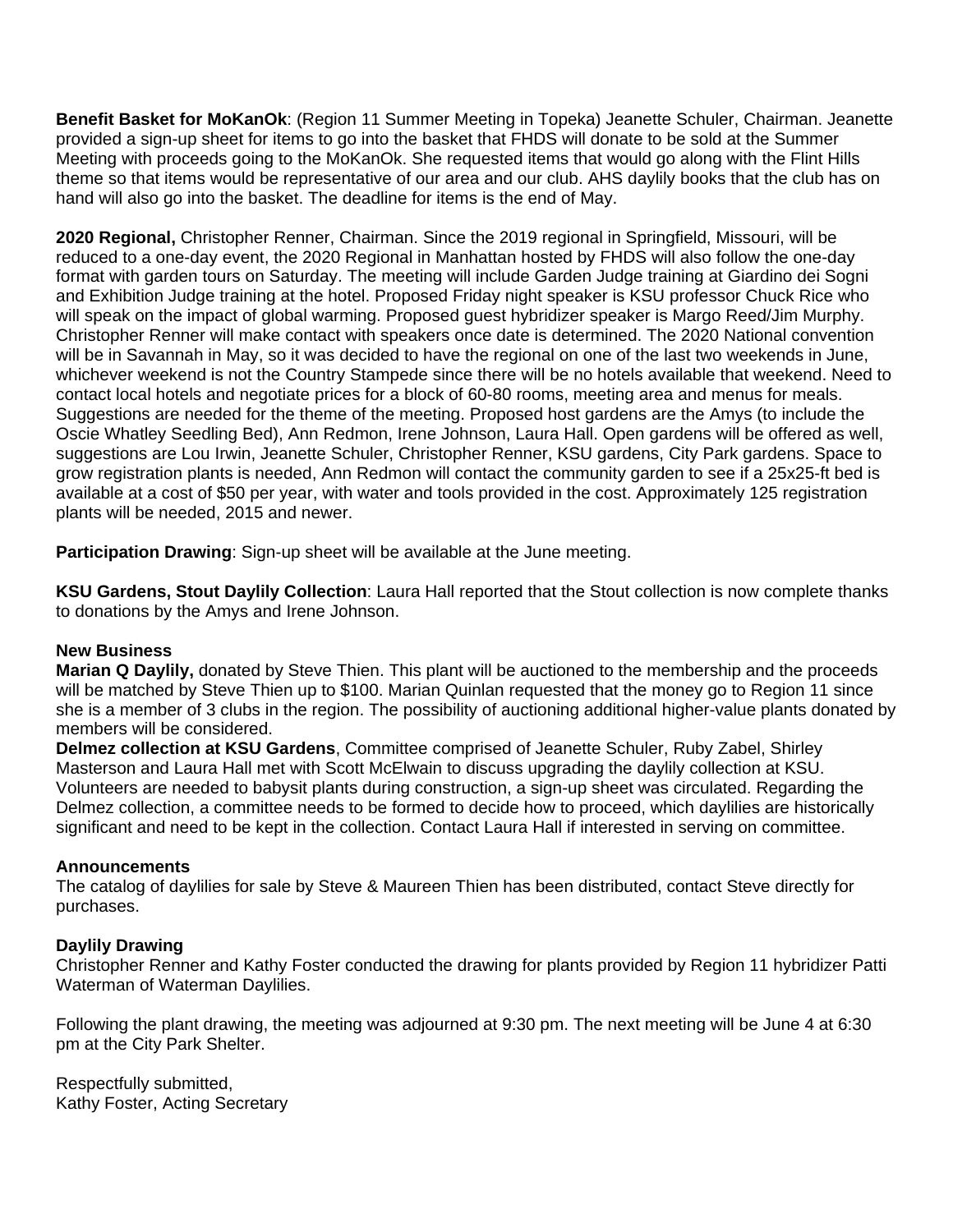# **Flint Hills Daylily Society Minutes June 4, 2018**

President Ruby Zabel called the meeting to order at Riley County Senior Services Center. There were nineteen members present.

Laura Hall served refreshments provided by Pam Lauer, Christopher Renner, and Lou Irwin.

**Program:** Kent and Kathy Foster presented an informative slide show on the Monarch butterfly, its migration and life cycle, and their trip to the Rosario preserve in Mexico.

# **Minutes and Treasurer's Report**

Christopher Renner moved to approve the minutes of the April 2018 meeting. Marian Quinlan seconded the motion. Motion carried.

Treasurer Pam Lauer presented the Treasurer's Report with totals as of May 3. Books on daylilies are still available for purchase from FHDS.

# **Old Business:**

A short discussion was held concerning the program for the August 6 meeting. It was agreed that Ann Redmon will give a report on the National Convention in Myrtle Beach, South Carolina, for the August program. It was also suggested that Steve and Jane Amy might be agreeable to help with that presentation as well.

The following are important dates to remember:

June 6-9: AHS National Meeting, "Ocean Views and Daylilies Too"

June 23: FHDS Member Garden Tour. The tour will begin at City Park, then proceed to K-State Gardens, Laura Hall's, Kent and Kathy Foster's, Shirley Masterson's, ending with lunch at Nelson's Landing in Leonardville. Lou Irwin, chairman, will send out an email setting a time to meet at City Park.

June-August: "Meet Me at the Market." Ruby Zabel, chairman, explained that this is a way to promote Daylily Daze and the Farmers' Market Fall Sale. June 16 will be the first Saturday for this outreach.

June 29-July1: AHS Region 11 Summer Meeting, "Daylilies a Capitol Idea," in Topeka, KS.

July 7: Daylily Daze at K-State Gardens. Laura Hall is the chairman for this event. She explained that it is taking the place of the Mall Bloom Display. She showed the beautiful sign advertising Daylily Daze and the Farmers' Market Fall Sale that is now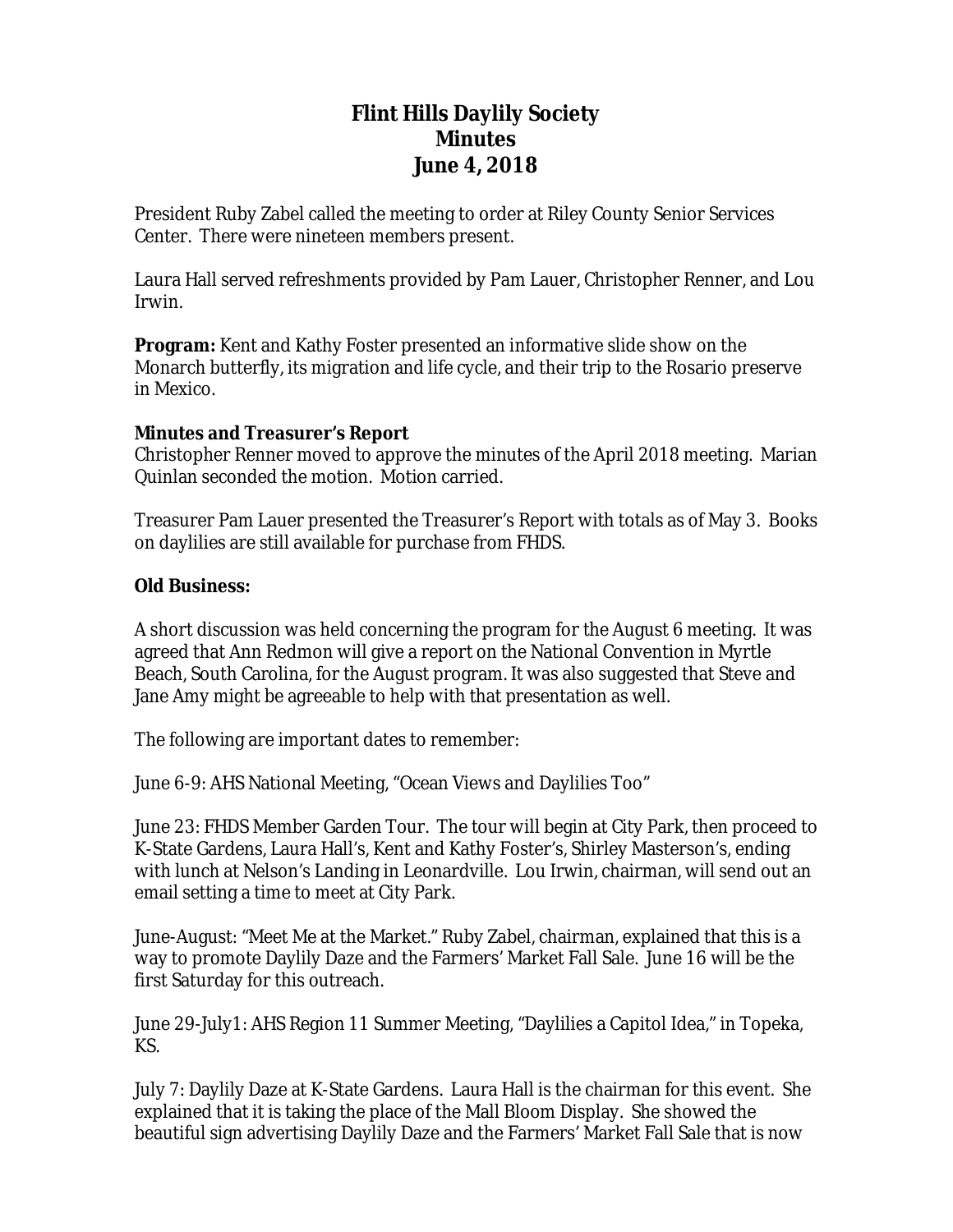on display in the K-State Gardens. There will be a popularity poll for daylilies growing in the K-State Gardens and a separate popularity poll for blooms brought by members. The top three winners will be planted in the K-State Gardens. Susan Schoneweis volunteered to bring a flower bean bag toss.

September 1: Deadline for voting in the AHS Poularity Poll.

September 19-20: Farmers' Market Sale Wash and Tag. Ruby Zabel and Irene Johnson are co-chairs for this event which will be held at Prairie Wind Gardens. Irene suggested that members bring plants other than daylilies to the sale to increase interest and income.

September 22: Farmers' Market Sale

In other old business, Jeanette Schuler shared information and showed some of the items that have been donated for the MOKANOK Benefit Basket to be auctioned at the Region 11 Conference. She passed around a sign up sheet for more donations.

Laura Hall asked for volunteers to serve on a committee that will determine which daylilies in the Delmez collection at K-State Gardens will be retained. Ann Redmon, Laura Hall, Steve and Jane Amy, Christopher Renner, and Marian Quinlan will help.

Steve Thien has donated a daylily, H. Marian Q, to be sold to benefit FHDS. He has offered to match the purchase price up to \$100. After discussion it was decided to offer H. Marian Q for auction at the AHS Region 11 Conference in Topeka in order to get maximum exposure. Chris Tyler agreed that the proceeds could be kept separate.

Christopher Renner reported briefly on the 2020 Region 11 Conference. Ann Redmon, Kathy Foster, Laura Hall, Pam Lauer, Ruby Zabel, and Shirley Masterson will serve on his committee. Details will be forthcoming after the committee meets.

# **New Business:**

Ann Redmon reported that FHDS is required by the Community Garden to take part in a work day/potluck. She will send out dates for the workdays and directions to the Community Garden.

# **Announcements:**

Sunday, June 10, is the Manhattan Area Garden Tour from 1:00-5:00 p.m.

# **Daylily Drawings:**

Christopher Renner and Kathy Foster conducted the daylily drawing to close out the evening. Daylilies for the regular club drawing were provided by Curt Hanson. Plants for the club participation drawing were provided by Judy Davisson.

Meeting adjourned.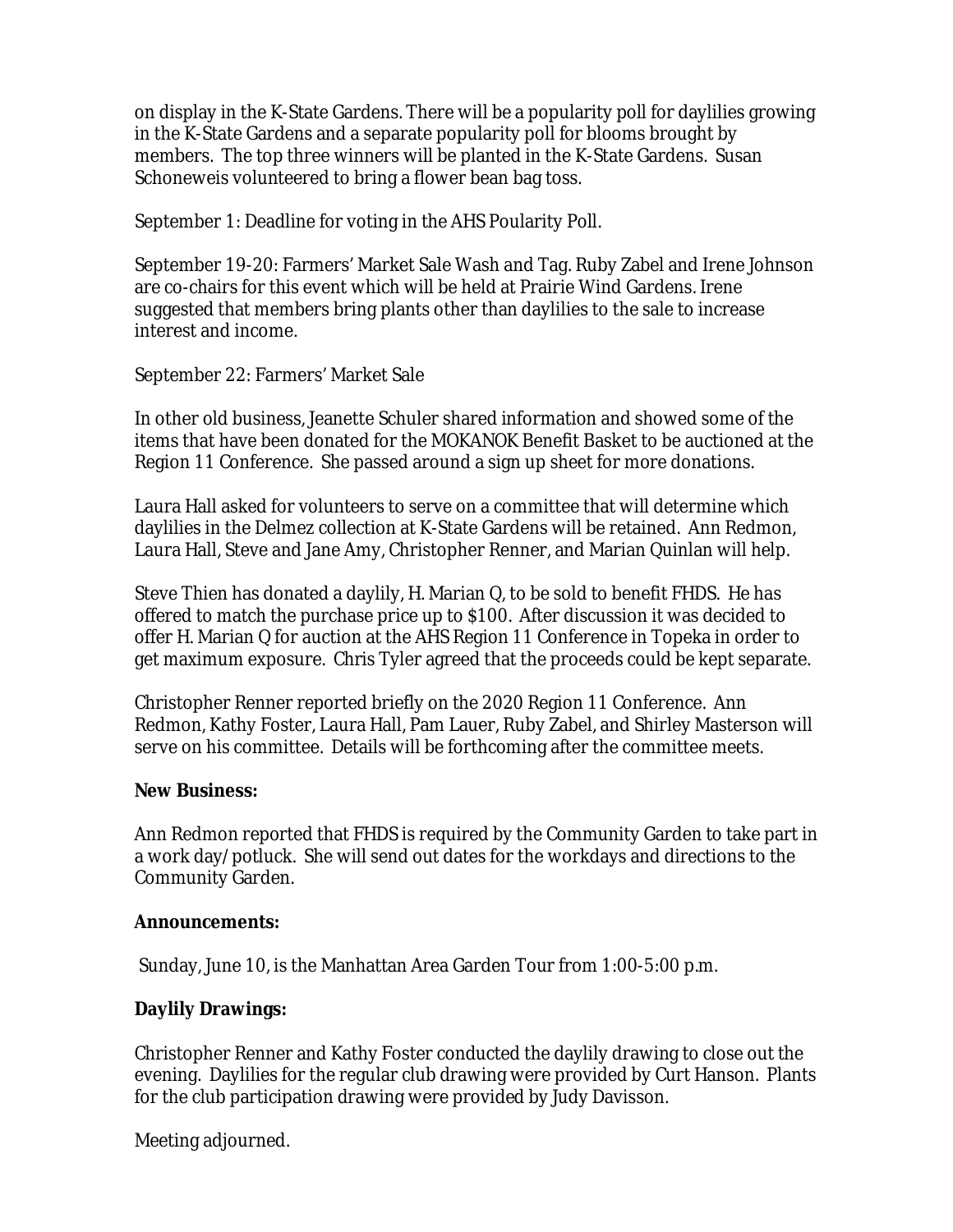# **Flint Hills Daylily Society Minutes August 6, 2018**

President Ruby Zabel called the meeting to order at Riley County Senior Services Center. Twenty-six members were present.

Laura Hall served refreshments provided by Chris Tyler, Kathy Foster, Kay Hummels, and Bobbie Kromm.

**Program:** Ann Redmond presented a slide show of her favorite scenes and daylilies from the AHS National Meeting, Myrtle Beach, SC.

## **Minutes and Treasurer's Report**

Christopher Renner moved to approve the minutes of the June 2018 meeting. Ann Redmon seconded the motion. Motion carried.

Pam Lauer presented the Treasurer's Report. Members were encouraged to pay their dues and banquet reservations.

# **Old Business:**

Annual Fall Banquet: Bobbie Kromm reported that the Fall Banquet will be held October 8 at 6:30. The Friendship House will cater the meal.

Photo Contest: Kent Foster, chairman, passed out entry forms and guidelines for the contest. The deadline to turn in photos to Kent is August 31.

Meet Me at the Market: Ruby Zabel, chairman, explained that due to unforeseen circumstances, Meet Me at the Market has not gotten started. There may be a Meet Me at the Market event in September featuring photos and potted plants.

AHS Region 11 Summer Meeting: Chris Tyler reported that "Daylilies a Capitol Idea" was a success. One hundred forty-three people attended bringing in \$14,925. The Topeka Daylily Club lost \$866 after all expenses were accounted for. Selling ads in the program was a new idea that worked well. FHDS members expressed appreciation for the wonderful experience they had at the conference.

Daylily Daze at K-State Gardens: Laura Hall passed around pictures taken at the event. Approximately one hundred people attended and seemed to enjoy the free daylily giveaways.

AHS Popularity Poll: Ruby Zabel announced that the deadline for voting in the AHS Popularity Poll is Sept 1. AHS members can vote a paper ballot or online. Steve Amy encouraged people to join AHS for only \$25 and enjoy receiving the The Daylily Journal and the MoKanOk.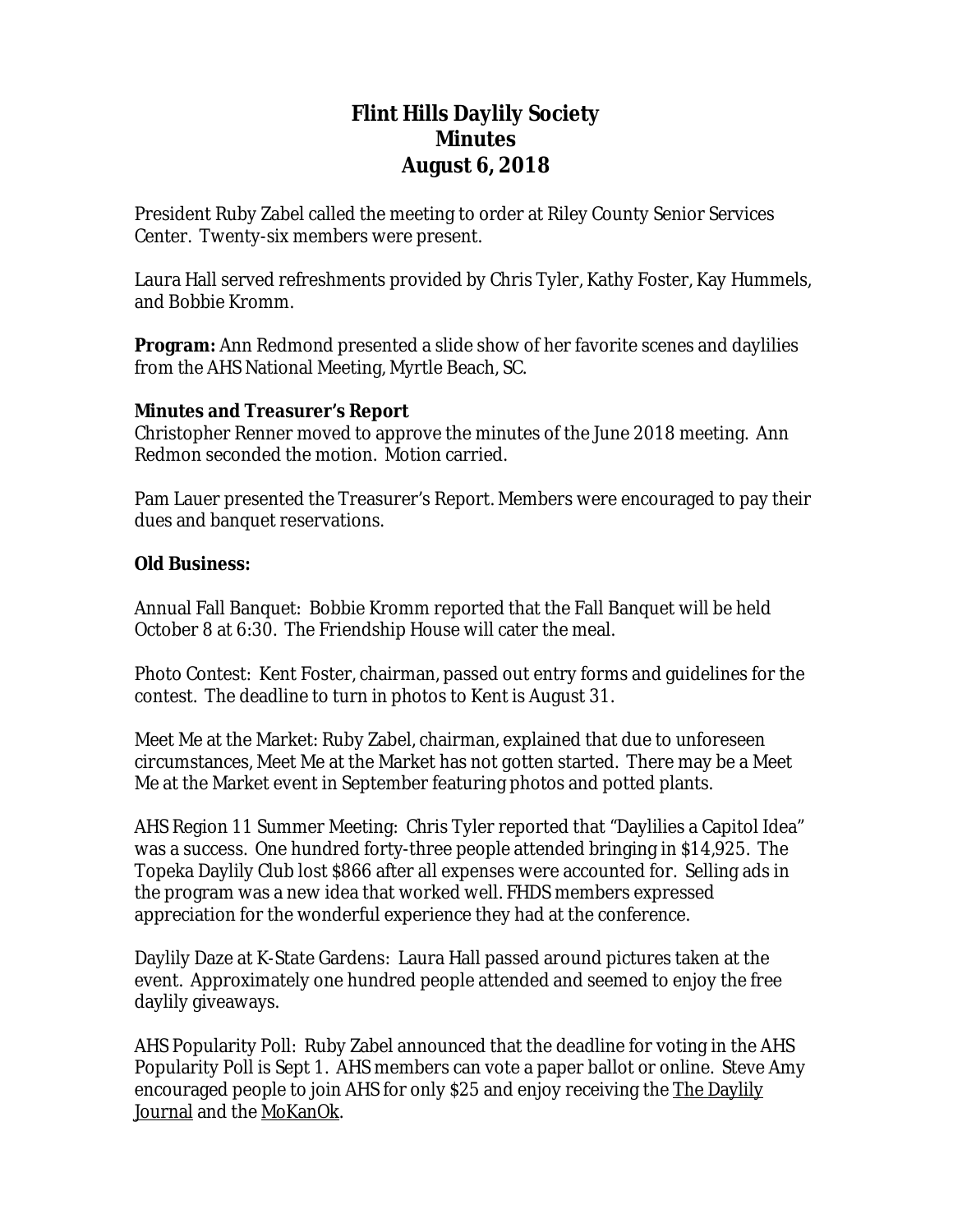Farmers' Market Sale Wash and Tag: Irene Johnson invited members to participate in the wash and tag event beginning at 9:00 on September 19 and 20. Lunch will be provided, but participants are encouraged to bring side dishes. Ruby Zabel will provide bags and labels. She encouraged members to save and bring small boxes. Persons digging their own daylilies for the sale should email Ruby the names of those daylilies by Sunday, September 16.

Farmers' Market Sale: Set up for the sale will begin at 7:00 a.m. on Saturday, September 22. On sale day, participants should bring their own chairs. Christopher Renner reminded people not to bring plants that do not perform well in their own gardens. Laura Hall suggested doing a "Buy 3, get one free" promotion. Discussion followed but no definitive plan was made as to the required number of plants to be purchased in order to be eligible for a free one.

In other old business, Jeanette Schuler reported that FHDS's Benefit Basket brought in \$400 for MoKanOk.

The Marian Q Daylily, donated by Steve Thien, brought \$90 at auction at the Region 11 Summer Meeting. Steve Thien matched that amount, and \$180 was donated to Region 11 per Marian Quinlan's request.

Christopher Renner reported on the 2020 Region 11 Conference. The conference will be held at the Sheraton. Garden tours will be on Saturday only. Tour gardens include Steve and Jane Amy's, Ann Redmon's, Laura Hall's, and K-State Gardens. Lou Irwin's will be a backup garden in the event the K-State Gardens are unavailable due to construction. Open gardens will be available for tour on Sunday. The current plan is to host a reception with the speaker at the Discovery Center on Friday evening. Saturday will include garden tours followed by the banquet and daylily auction. Sunday will be the Region 11 meeting at breakfast. We will not host a vendors' boutique.

# **New Business:**

Ann Redmon reported that FHDS's workday at the Community Gardens is scheduled for Sept 8. The workday begins at 7:30. Participants in the workday may also bring food for the potluck at 11:00.

# **Daylily Drawings:**

Christopher Renner and Kathy Foster conducted the daylily drawing to close out the evening. Daylilies for the drawing were provided by Phil and Luella Korth of Pinewood Gardens.

Meeting adjourned.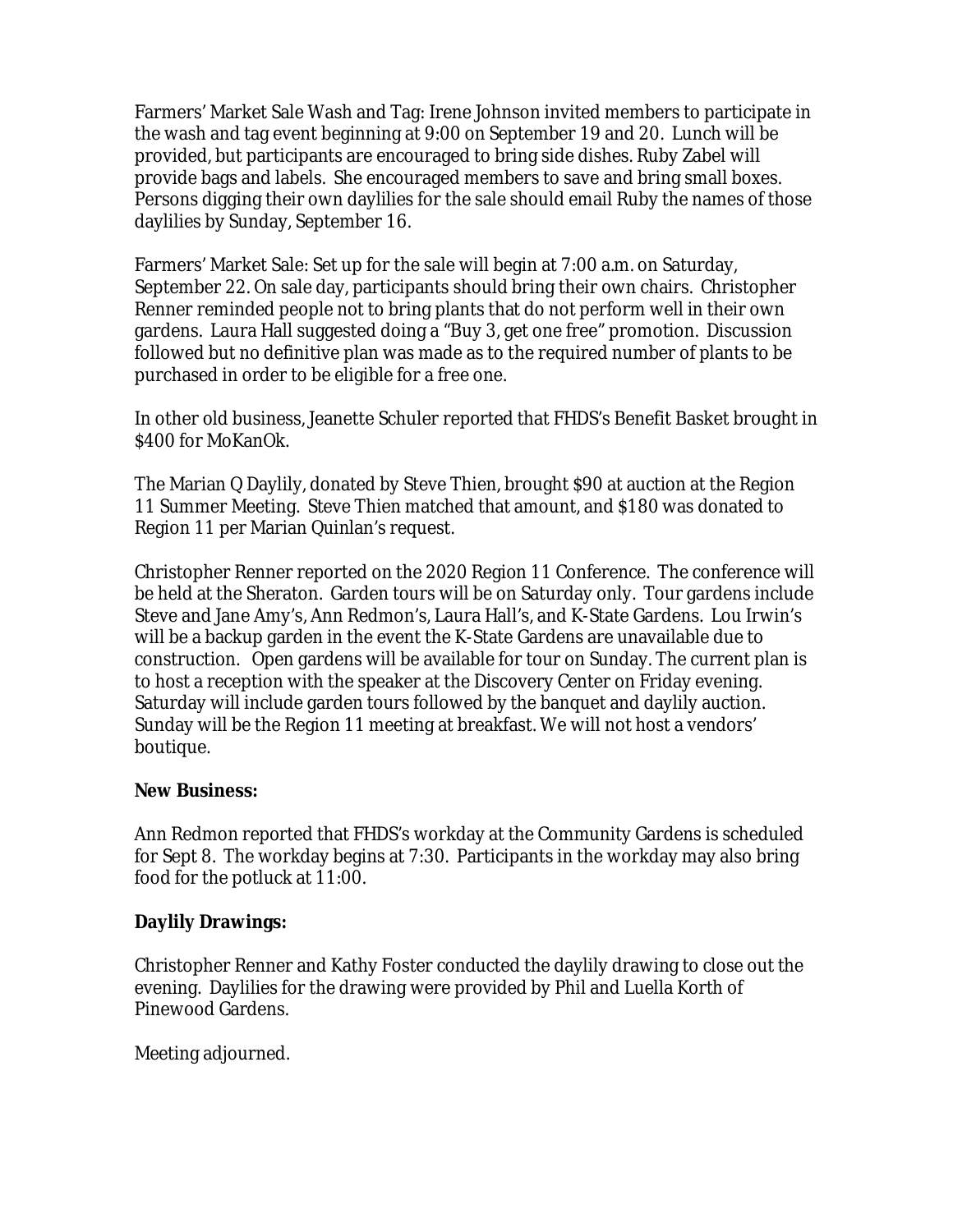### **Flint Hills Daylily Society October 8, 2018 Minutes**

The Annual Banquet was held at the Riley County Seniors Service Center, Manhattan, KS. The meal was catered by the Friendship House of Wamego. Appreciation was noted for Bobbie Kromm, Committee Chair, as well as members who provided additional food for the meal.

Photo Contest voting was conducted prior to the meal.

Following the meal the meeting was called to order by Ruby Zabel, President.

#### **BUSINESS MEETING**

Minutes from the August meeting were approved.

Pam Lauer, Treasurer, discussed the treasurer's report which had been distributed by email to all members. After payment of outstanding expenses, the balance in the club treasury at the end of 2018 is expected to be approximately \$20,819. A new member, Karen Ritter, was introduced. The club still has daylily books for sale.

Discussion was held on the 2018 Farmers Market sale. Approximately \$1800 of daylilies were sold, and after paying expenses for advertising, supplies and stall rent, the profit will be approximately \$1579, which is down from the 2017 results.

The proposed budget for 2019 was presented, with the final budget to be determined by the new officers when they meet in January and then voted on by the membership at the February meeting. If members have input or suggestions they should contact one of the officers.

#### **Committee Reports**

2020 Region 11 Summer Meeting. The committee had considered using the Discovery Center for the Friday evening portion of the conference, but after visiting the site it was determined that the location would not work for the group due to space limitations. Activities will take place at the conference hotel, The Sheraton Four Points. Speakers will be Margo Reed and Jim Murphy, the committee will contact them to see if they can provide some of their introductions for tour gardens. Additional arrangements are still to be decided.

Farmers Market Sale. Suggestions for improving the sale were discussed. Advertising could be more focused, most people who purchased plants heard about the sale from members, Daylily Daze, radio, Facebook and our presence at the market. It was suggested that we be at the market in the weeks prior to the sale to let people know it is coming up. Another suggestion was to have a standard date for the sale so people can plan for it.

### **Old Business**

None.

### **New Business**

The club may want to consider having a spring plant sale. The new officers will discuss this for next year.

The results of the Photo Contest were announced. The winners were Category A Landscape – Jeanette Schuler, Category B Individual Bloom Full Form – Susan Schoneweis, Category C Individual Bloom Double – Steve Amy and Jane Amy (tie), Category D Individual Bloom Spider or UF – Kathy Foster, Category E Multi-Bloom or Clump – Ann Redmon, Category F Artistic – Ann Redmon. A cash prize of \$50 was awarded for each category.

The slate of officers was presented for 2019: Laura Hall, President; Susan Schoneweis, Secretary; Pam Lauer, Treasurer. There was no candidate for Vice President. Christopher Renner was nominated from the floor for the position of Vice President. The slate of officers was approved by unanimous vote.